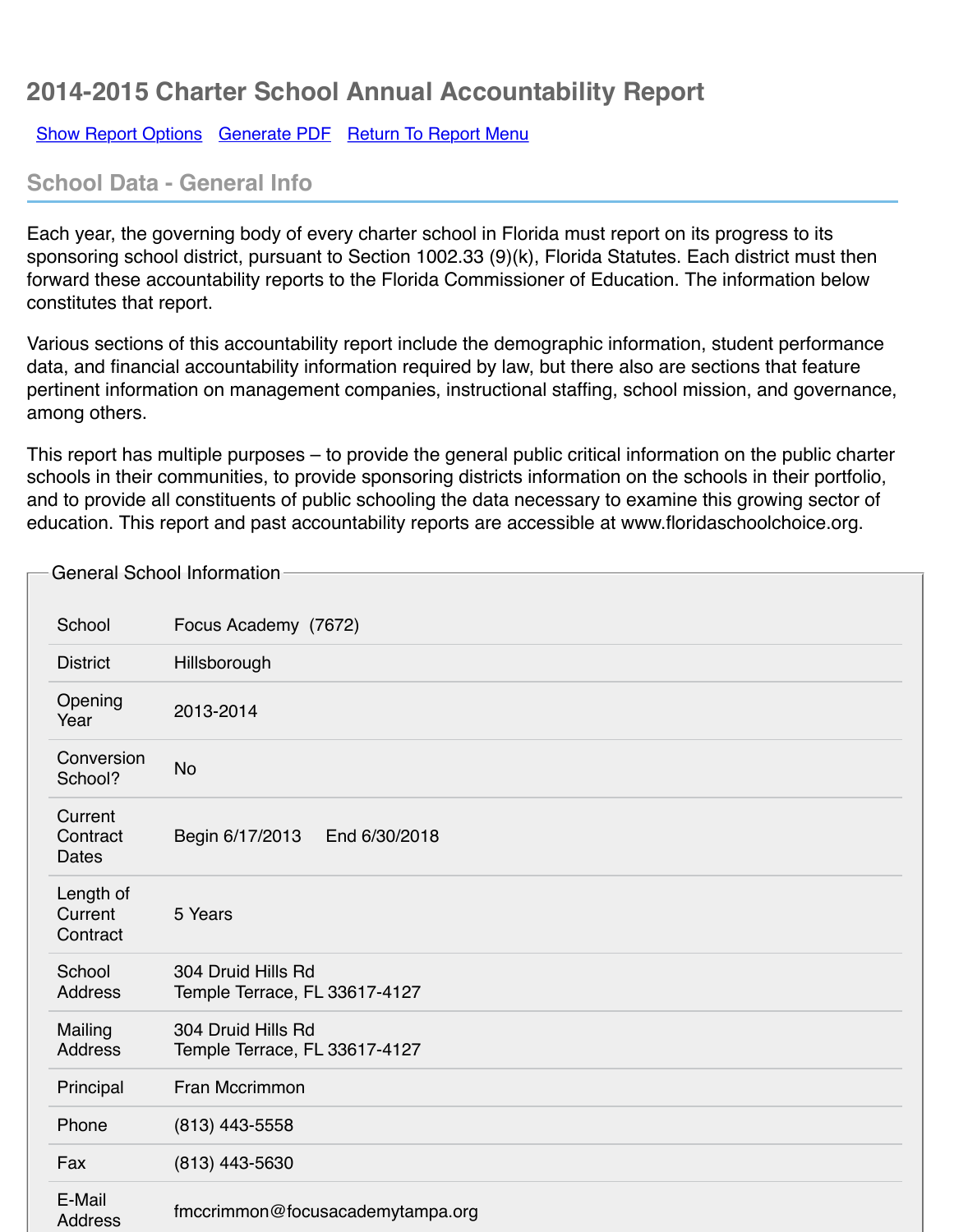| School<br>Website:                       | http://www.focusacademytampa.org                                                                                                                                                                                                                                                                                                                                                                                                                  |
|------------------------------------------|---------------------------------------------------------------------------------------------------------------------------------------------------------------------------------------------------------------------------------------------------------------------------------------------------------------------------------------------------------------------------------------------------------------------------------------------------|
| Grade<br>Levels<br>Served                | Reported: 9-12 Actual: 9-12                                                                                                                                                                                                                                                                                                                                                                                                                       |
| Is school a<br>current CSP<br>recipient? | <b>No</b>                                                                                                                                                                                                                                                                                                                                                                                                                                         |
| Is school<br>accredited?                 | <b>No</b>                                                                                                                                                                                                                                                                                                                                                                                                                                         |
| Accrediting<br><b>Body</b>               |                                                                                                                                                                                                                                                                                                                                                                                                                                                   |
| Accreditation<br>Date                    |                                                                                                                                                                                                                                                                                                                                                                                                                                                   |
| Accreditation<br>Expiration<br>Date      |                                                                                                                                                                                                                                                                                                                                                                                                                                                   |
| <b>Mission</b><br><b>Statement</b>       | Our mission: To provide our students with an educational community where they feel valued,<br>supported, and successful. We will create a learning environment where success is expected<br>provide the students with rich and varied opportunities for individual development build social<br>relationships, self-esteem and social/emotional growth, while preparing our students to live<br>the most independent and meaningful life possible. |
|                                          |                                                                                                                                                                                                                                                                                                                                                                                                                                                   |

#### School Data - General Information - School Comment

#### **Comment Submitted By:** This Step Is Complete.

Frances McCrimmon Principal (813) 443-5558 Ext. Ext. 104 Email: fmccrimmon@focusacademytampa.org

School Data - General Information - District Comment

## **Specialty**

#### Specialty

Select any specialty area that the charter school implements with fidelity and is central to achieving the charter schools mission.

ESE Arts Based Direct Instruction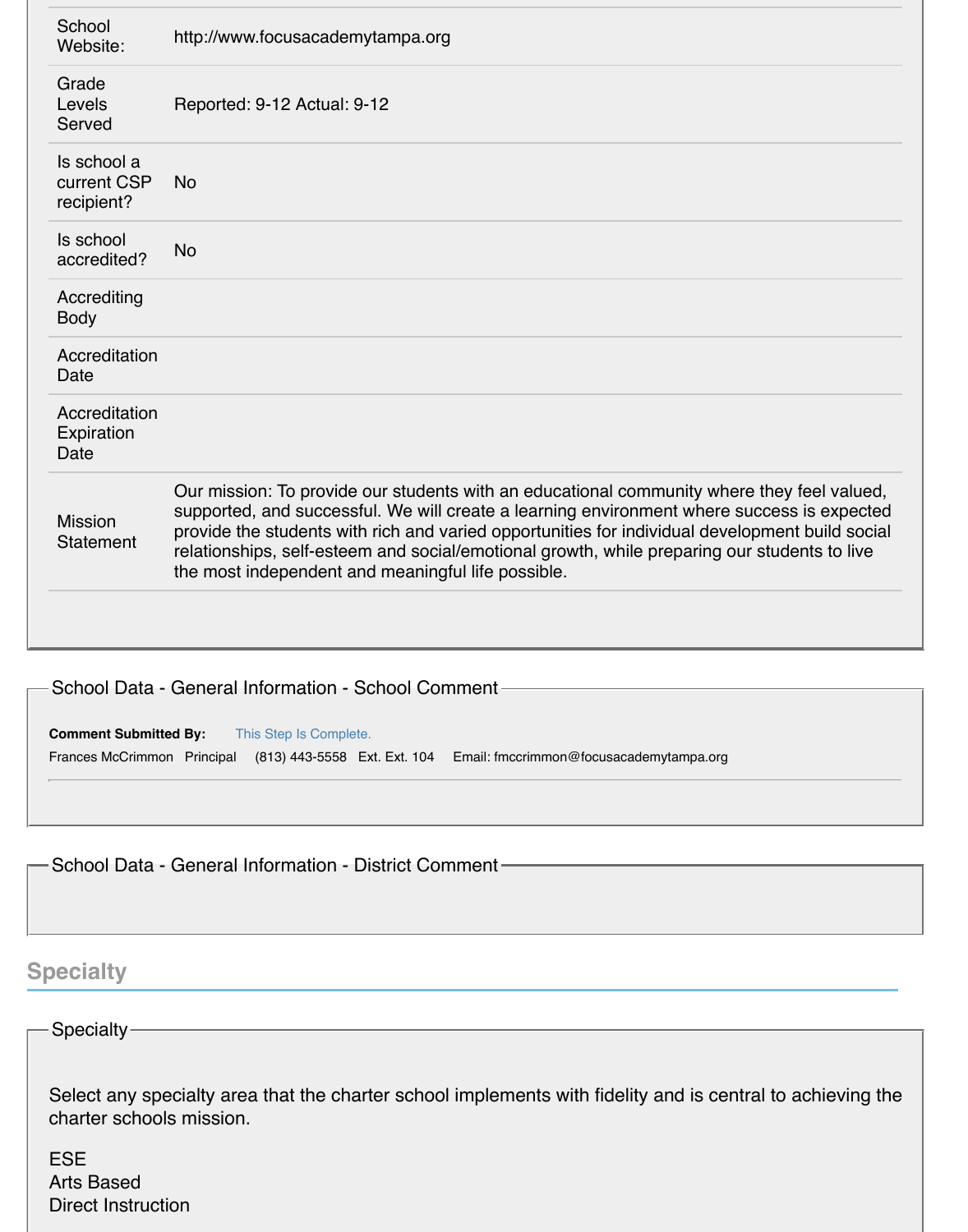| <b>Special Needs</b> |  |
|----------------------|--|
|----------------------|--|

| ├─ School Data - Specialty Area - School Comment-        |                                         |
|----------------------------------------------------------|-----------------------------------------|
| <b>Comment Submitted By:</b><br>This Step Is Complete.   |                                         |
| Frances McCrimmon Principal (813) 443-5558 Ext. Ext. 104 | Email: fmccrimmon@focusacademytampa.org |
|                                                          |                                         |
|                                                          |                                         |
|                                                          |                                         |

School Data - Specialty Area - District Comment

## **School Data - Management Company**

If the charter school contracts with a for-profit or nonprofit management company for comprehensive and business services, select that company from the list below. If the name of the company does not appear in the list, forward the company's name, mailing address, phone number and email address to charterschools@fldoe.org.

Management Company

Education Service Provider/Management Company Name **None**

School Data - Management - School Comment

**Comment Submitted By:** This Step Is Complete. Frances McCrimmon Principal (813) 443-5558 Ext. Ext. 104 Email: fmccrimmon@focusacademytampa.org

School Data - Management - District Comment

## **School Data - Governing Board**

Governing Board

**Governing Board Information**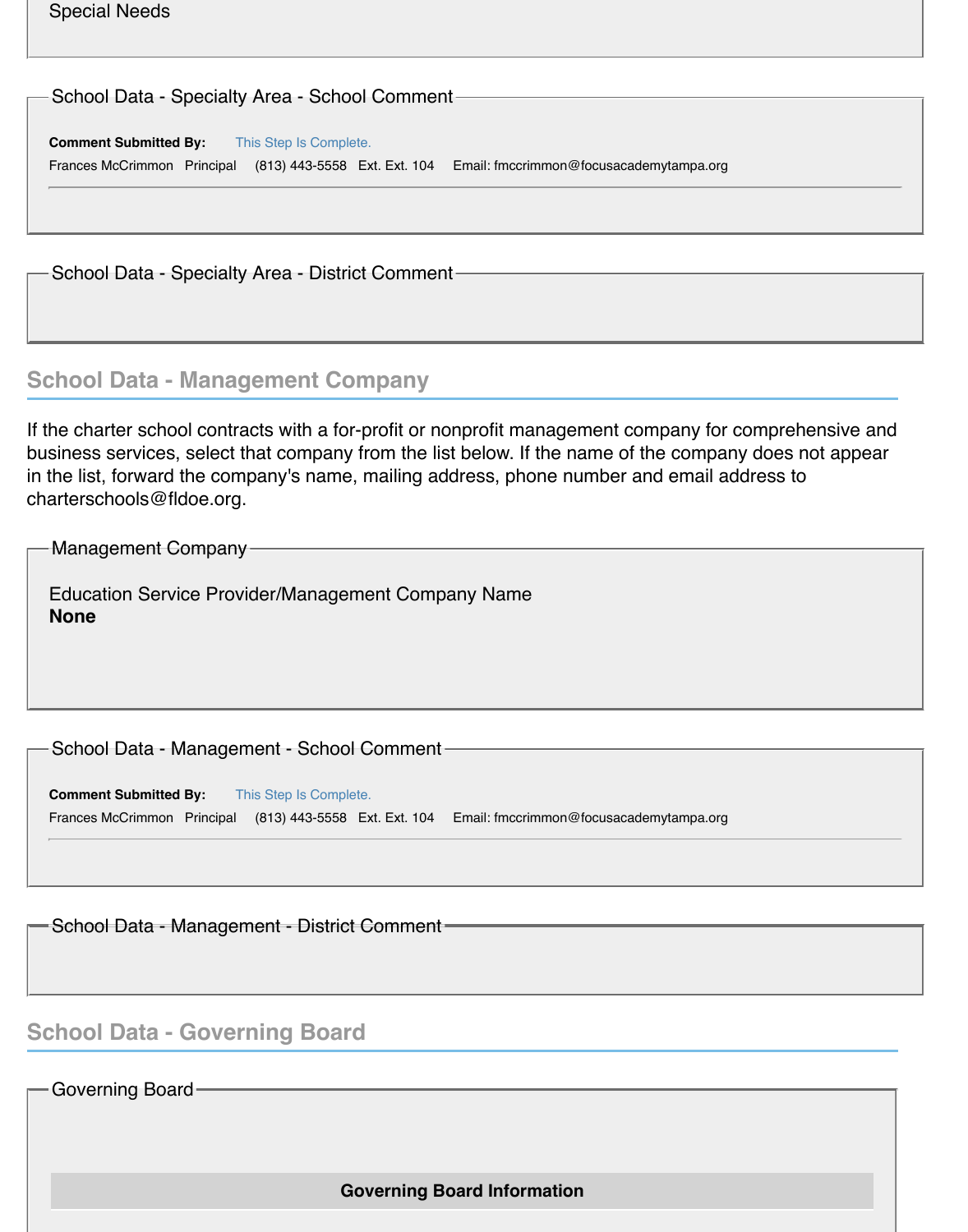| Governing<br><b>Board</b><br>Name: | Focus Academy, Inc.<br>Legal Name of Non-Profit corporation who signed charter contract.                                                                                                                                                                                                                                                                                                                                                                                                                                                                                                                                                                                                                                                                                                                                                                                                                                                                                                                                                                                                                                         |
|------------------------------------|----------------------------------------------------------------------------------------------------------------------------------------------------------------------------------------------------------------------------------------------------------------------------------------------------------------------------------------------------------------------------------------------------------------------------------------------------------------------------------------------------------------------------------------------------------------------------------------------------------------------------------------------------------------------------------------------------------------------------------------------------------------------------------------------------------------------------------------------------------------------------------------------------------------------------------------------------------------------------------------------------------------------------------------------------------------------------------------------------------------------------------|
| Governing<br><b>Board</b><br>FEIN: | 460623313                                                                                                                                                                                                                                                                                                                                                                                                                                                                                                                                                                                                                                                                                                                                                                                                                                                                                                                                                                                                                                                                                                                        |
| Parent<br>Liaison<br>Name:         | Fisher, MD<br>Kristen<br>Pursuant to Section 1002.33 (7)(d)(1), Florida Statues, each charter school's governing board must appoint a representative to<br>facilitate parental involvement, provide access to information, assist parents and others with questions and concerns, and resolve<br>disputes. The representative must reside in the school district in which the charter school is located and may be a governing board<br>member, charter school employee, or individual contracted to represent the governing board. If the governing board oversees<br>multiple charter schools in the same school district, the governing board must appoint a separate individual representative for each<br>charter school in the district. The representative's contact information must be provided annually in writing to parents and posted<br>prominently on the charter school's website if a website is maintained by the school. The sponsor may not require that governing<br>board members reside in the school district in which the charter school is located if the charter school complies with this paragraph. |
| Parent<br>Liaison<br>Phone:        | $(813)$ 991-1580                                                                                                                                                                                                                                                                                                                                                                                                                                                                                                                                                                                                                                                                                                                                                                                                                                                                                                                                                                                                                                                                                                                 |
| Parent<br>Liaison<br>Email:        | focusacademymom@gmail.com                                                                                                                                                                                                                                                                                                                                                                                                                                                                                                                                                                                                                                                                                                                                                                                                                                                                                                                                                                                                                                                                                                        |

## Governing Board Members

| <b>Contact Information</b>                                                                                       | <b>Status</b> | <b>Governance Training</b><br><b>Provided By</b> | Date of<br><b>Training</b> | <b>Type of</b><br><b>Training</b> |
|------------------------------------------------------------------------------------------------------------------|---------------|--------------------------------------------------|----------------------------|-----------------------------------|
| DR. PAMELA BREKKA<br><b>Chairperson/President</b><br>4008 Foxtail Palm Ct.<br>Tampa, FL<br>Phone: (813) 760-3181 | Active        | Kathleen W. Schoenberg                           | 6/26/2013                  | 4 Hour Initial Training           |
| <b>Marc Costanza</b><br><b>Member</b><br>2004 W. Barclay Road<br>Tampa, FL<br>Phone: (813) 253-7649              | Active        | Kathleen W. Schoenberg                           | 6/19/2013                  | 4 Hour Initial Training           |
| <b>JACK LAMB</b><br>Member<br>9725 Tiffany Oaks Lane<br>Tampa, FL<br>Phone: (813) 935-6653                       | Active        | Kathleen W. Schoenberg                           | 12/12/2013                 | 4 Hour Initial Training           |
| <b>BETH MCINTYRE</b><br>Member<br>11402 Louvre Place<br>Temple Terrace, FL<br>Phone: (813) 220-5631              | Active        | Kathleen W. Schoenberg                           | 6/23/2013                  | 4 Hour Initial Training           |
| <b>JAMES ROSSMAN</b><br>Member<br>1706 W. Morrison Ave.                                                          | Active        | Kathleen W. Schoenberg                           | 9/7/2013                   | 4 Hour Initial Training           |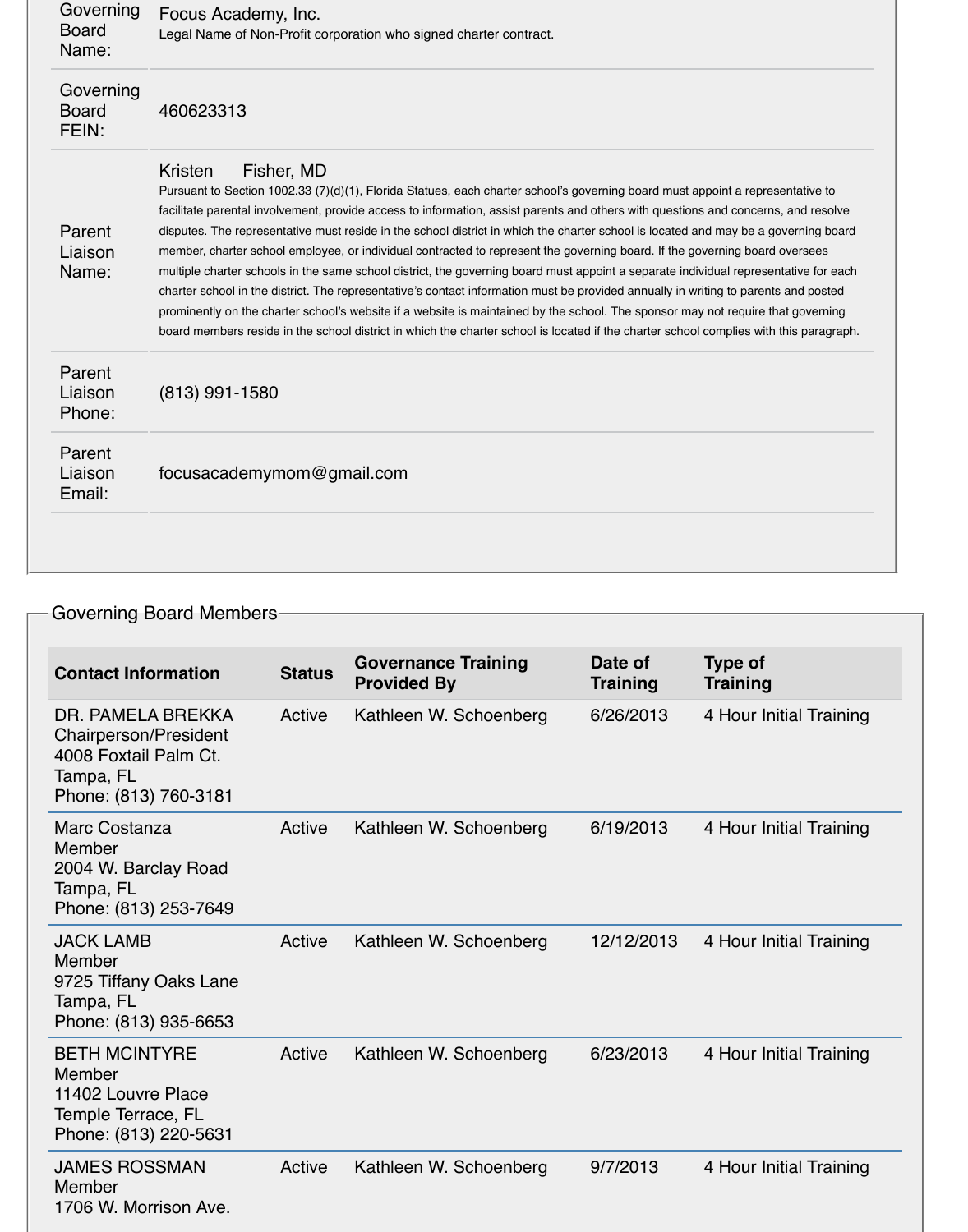| <b>Nancy Scowcroft</b><br><b>Member</b><br>13209 Palmilla Circle<br>Dade City, FL<br>Phone: (813) 484-6311 | Active | Kathleen W. Schoenberg | 7/8/2015 | 4 Hour Initial Training |
|------------------------------------------------------------------------------------------------------------|--------|------------------------|----------|-------------------------|
|------------------------------------------------------------------------------------------------------------|--------|------------------------|----------|-------------------------|

School Data - Governing Board - School Comment

**Comment Submitted By:** This Step Is Complete. Frances McCrimmon Principal (813) 443-5558 Ext. Ext. 104 Email: fmccrimmon@focusacademytampa.org

School Data - Governing Board - District Comment-

### **Partnerships**

| <b>-</b> Partnerships (Entity participating in creation and operation of the charter school.) |  |
|-----------------------------------------------------------------------------------------------|--|
|                                                                                               |  |
| -None-                                                                                        |  |
| $\sqrt{\ }$ No partnerships.                                                                  |  |
|                                                                                               |  |
|                                                                                               |  |

School Data - Partnerships - School Comment

**Comment Submitted By:** This Step Is Complete. Frances McCrimmon Principal (813) 443-5558 Ext. Ext. 104 Email: fmccrimmon@focusacademytampa.org

School Data - Partnerships - District Comment

## **Student Enrollment - Policy**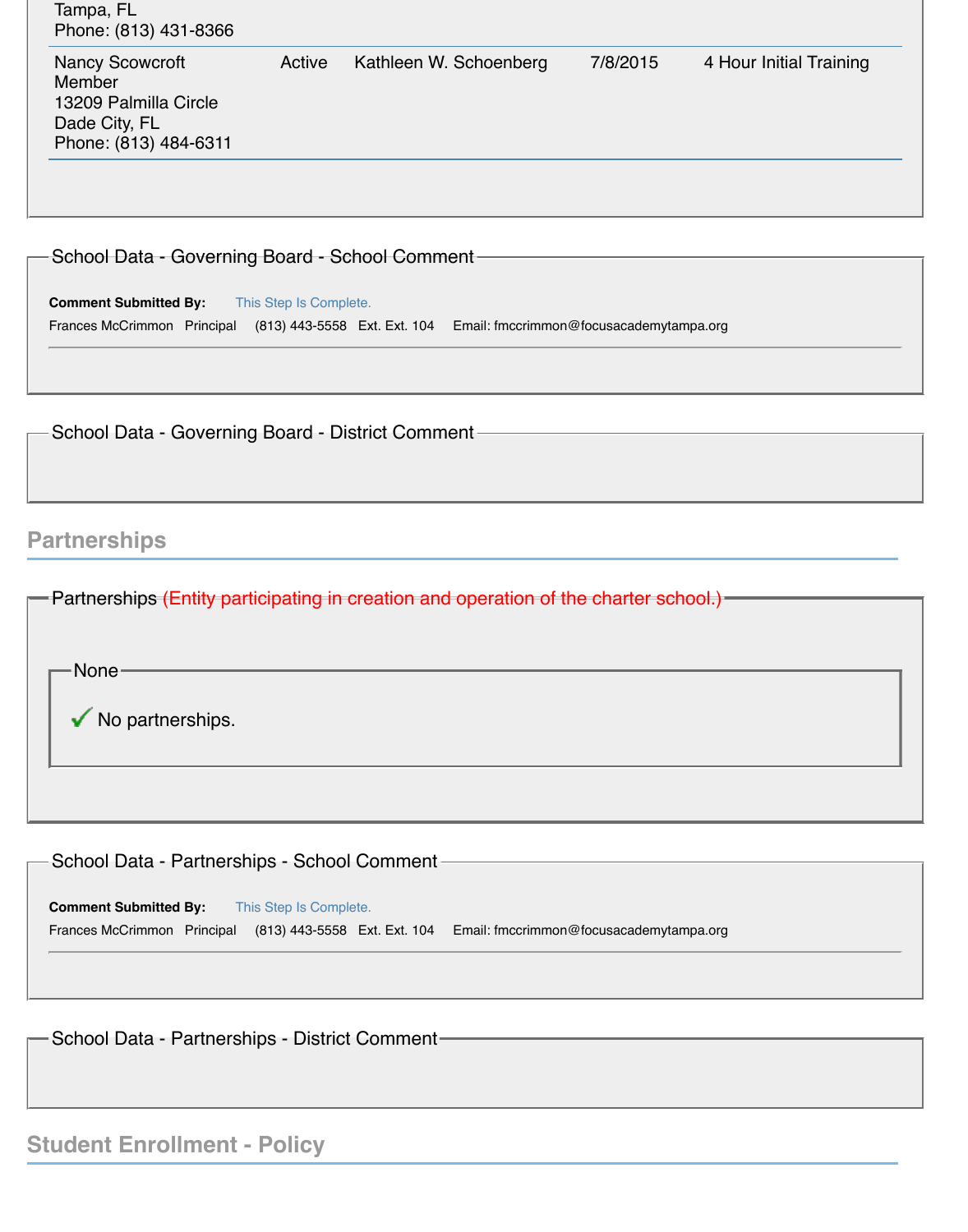| Student - Lottery- |
|--------------------|
|--------------------|

| $-$ 2014-2015 School Year $\cdot$                                           |    |
|-----------------------------------------------------------------------------|----|
| Number of applications received for the report year                         | 34 |
| Number of new student applications accepted/enrolled for the report year 23 |    |
| Number of students on waitlist                                              |    |

2015-2016 School Year

Number of Applications Received for Report Year 33

Number of Applications Accepted for Report Year 20

Number of students on waitlist **3** 

\* Charter schools shall be open to all students who submit timely applications, unless the number of applications exceeds the capacity of a program, class, grade level, or building. In such case, all applicants shall have an equal chance of being admitted through a random selection process. (Section 1002.33(10), Florida Statutes).

#### Student Enrollment - Lottery - School Comment

**Comment Submitted By:** This Step Is Complete. Frances McCrimmon Principal (813) 443-5558 Ext. Ext. 104 Email: fmccrimmon@focusacademytampa.org

Some applicants withdrew because they did not meet eligibility requirements as stated in the Focus Academy charter. Students must have an ESE diagnosis, have an IEP and be pursuing an access points curriculum.

Student Enrollment - Lottery - District Comment

#### **Personnel - Summary - As Reported February Survey 3 of 2014-2015 School Year**

Staff Statistics 2014-2015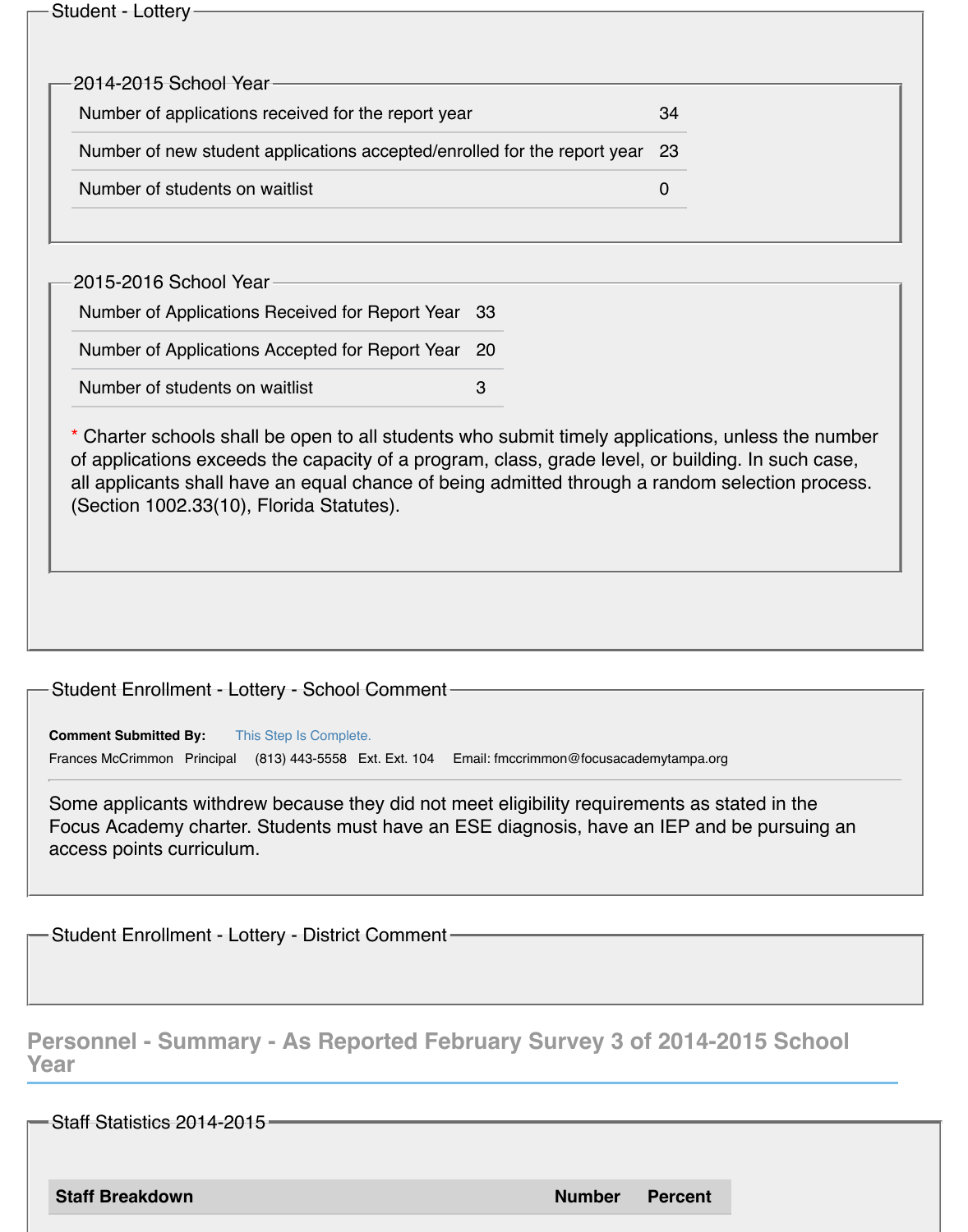| <b>School Based Administrators</b>   | 2              | 18.18% |
|--------------------------------------|----------------|--------|
| <b>Guidance Counselors</b>           | $\overline{0}$ | 0%     |
| <b>Nurses</b>                        | $\overline{0}$ | $0\%$  |
| Consultants                          | $\overline{0}$ | $0\%$  |
| <b>Paraprofessional Staff</b>        | $\overline{0}$ | $0\%$  |
| <b>Support Staff</b>                 | 1              | 9.09%  |
| <b>Clerical Staff</b>                | 1              | 9.09%  |
| <b>Other Staff</b>                   | 2              | 18.18% |
| <b>Instructional Staff Full Time</b> | $\overline{0}$ | 0%     |
| <b>Instructional Staff Part Time</b> | 5              | 45.45% |
| <b>Total Staff</b>                   | 11             | 99.99% |

| <b>Specialists</b>        | <b>Number</b> | <b>Percent</b> |
|---------------------------|---------------|----------------|
| <b>ESE Specialist</b>     | 11            | 100%           |
| <b>Reading Specialist</b> | 0             | 0%             |
| <b>Math Specialist</b>    | Ő             | 0%             |
| Total                     | 11            | 100%           |

| <b>Certifications</b>                           | <b>Number</b> | <b>Percent</b> |
|-------------------------------------------------|---------------|----------------|
| <b>Teachers with Professional Certification</b> |               | 66.66%         |
| <b>Teachers with Temporary Certification</b>    |               | 33.33%         |
| <b>Totals</b>                                   | 3             | 99.99%         |

| <b>Degrees</b>           | <b>Number</b>                       | <b>Percent</b> |
|--------------------------|-------------------------------------|----------------|
| <b>Associates Degree</b> | $\mathbf 0$                         | $0\%$          |
| <b>Bachelor Degree</b>   | $\overline{0}$                      | $0\%$          |
|                          | <b>CDA Degree</b><br>$\overline{0}$ | $0\%$          |
| <b>Master Degree</b>     | $\overline{0}$                      | 0%             |
| <b>Specialist Degree</b> | $\overline{0}$                      | 0%             |
| Doctorate Degree         | 0                                   | 0%             |
| Non-Applicable Degree    | $\overline{2}$                      | 40%            |
| <b>Total All Degrees</b> | $\overline{2}$                      | 40%            |
|                          |                                     |                |

| <b>Classes</b>                          | <b>Number Percent</b> |        |
|-----------------------------------------|-----------------------|--------|
| Classes with Teachers Teaching In-Field | $\overline{4}$        | 57.14% |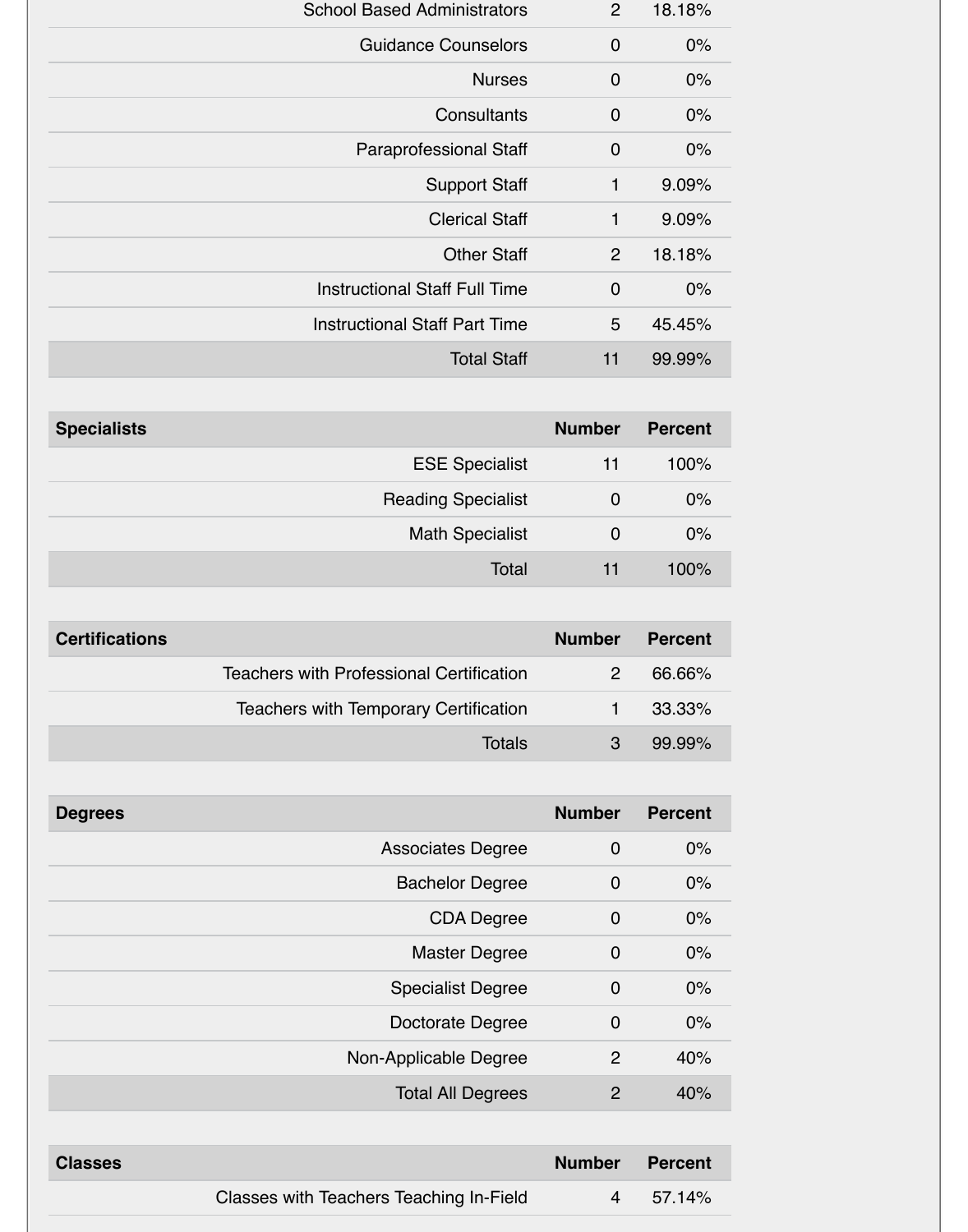| Classes with Teachers Teaching Out-of-Field               | 42.85% |
|-----------------------------------------------------------|--------|
| Core NCLB Classes Taught by Highly Qualified Teachers     | 33.33% |
| Core NCLB Classes Not Taught by Highly Qualified Teachers | 66.66% |
|                                                           |        |

Personnel - Personnel Summary - School Comment

**Comment Submitted By:** This Step Is Complete. Frances McCrimmon Principal (183) 443-5558 Ext. Ext. 104 Email: fmccrimmon@focusacaemytampa.org

Changes: STAFF BREAKDOWN Paraprofessional Staff - 7 Other Staff - 2 Instructional Fulltime - 3 Total Staff - 15 SPECIALIST ESE Specialist - 0 DEGREES Associate - 1 Bachelor - 5 Master - 3 Total All Degrees - 9

Personnel - Personnel Summary - District Comment

Personnel Supporting Documents -

#### **Facilities**

Florida Statues 1002.33(k)(3) requires, documentation of the facilities in current use and any planned facilities for use by the charter school for instruction of students, administrative functions, or investment purposes.

| <b>Permanent Buildings</b>        |      |
|-----------------------------------|------|
|                                   |      |
| <b>Total Buildings</b>            |      |
| <b>Total Permanent Buildings</b>  | 3.00 |
| <b>Total Number of Campuses</b>   | 1.00 |
| <b>Total Portable Buildings</b>   | 0.00 |
|                                   |      |
| <b>Permanent Buildings</b>        |      |
| <b>Total Number of Classrooms</b> | 8.00 |
| <b>Total Number of Offices</b>    | 1.00 |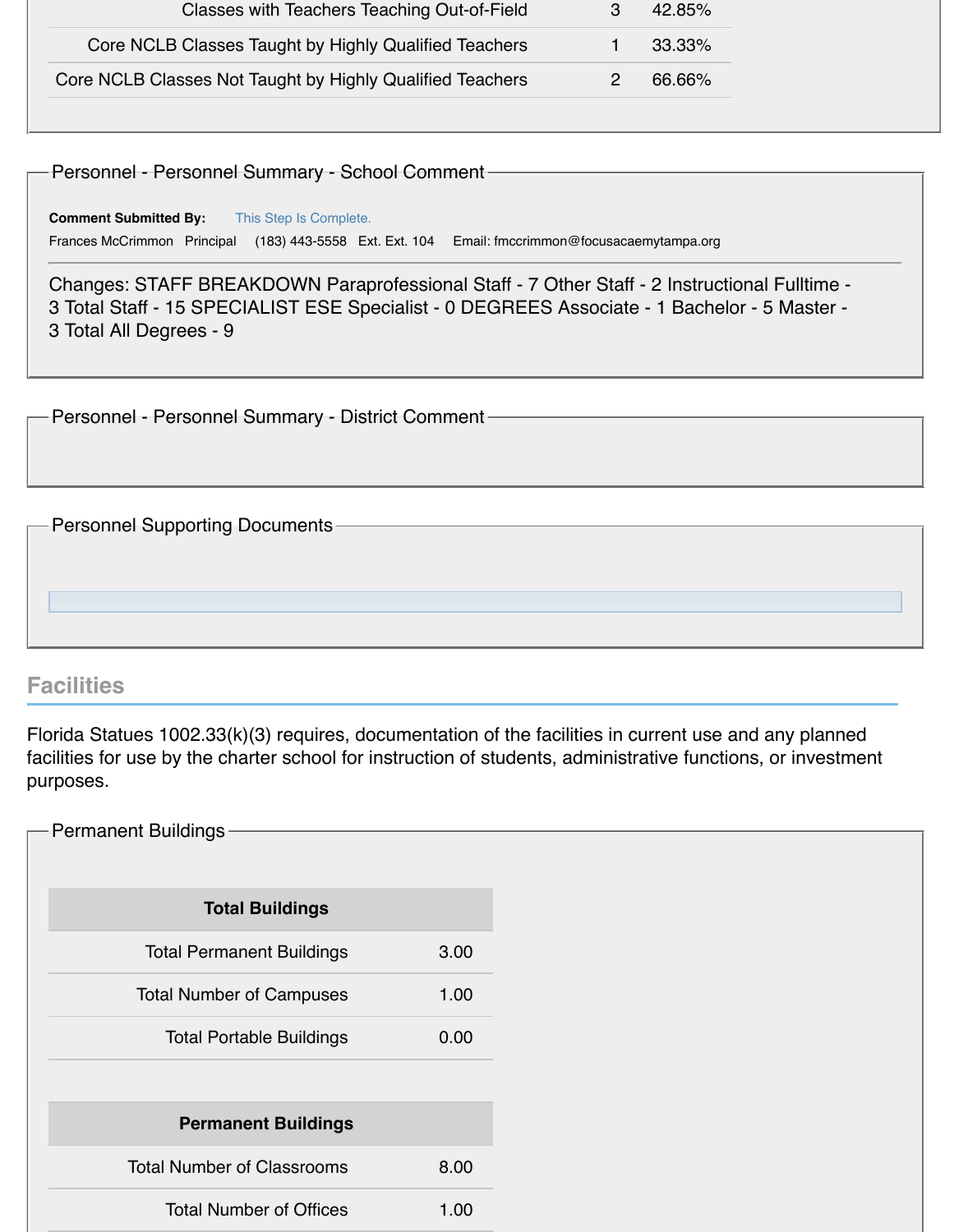Facilities - Facilities Data - School Comment

**Comment Submitted By:** This Step Is Complete. Frances McCrimmon Principal (813) 443-5558 Ext. Ext. 104 Email:

- Facilities - Facilities Data - District Comment-

## **Facilities Data - Ownership**

| -Ownership-                                                            |                                     |
|------------------------------------------------------------------------|-------------------------------------|
| Does the school use any district owned buildings?                      | <b>No</b>                           |
| If school does not use district facility, indicate the ownership type. | Lease                               |
| <b>Owner Name</b>                                                      | Christ Our Redeemer Lutheran Church |
| Yearly Mortgage/Lease Amount(\$)                                       | 121401                              |
|                                                                        |                                     |

| - Facilities - Ownership - School Comment-                                                                         |        |
|--------------------------------------------------------------------------------------------------------------------|--------|
| <b>Comment Submitted By:</b><br>This Step Is Complete.<br>Frances McCrimmon Principal (813) 443-5558 Ext. Ext. 104 | Email: |
|                                                                                                                    |        |

Facilities - Ownership - District Comment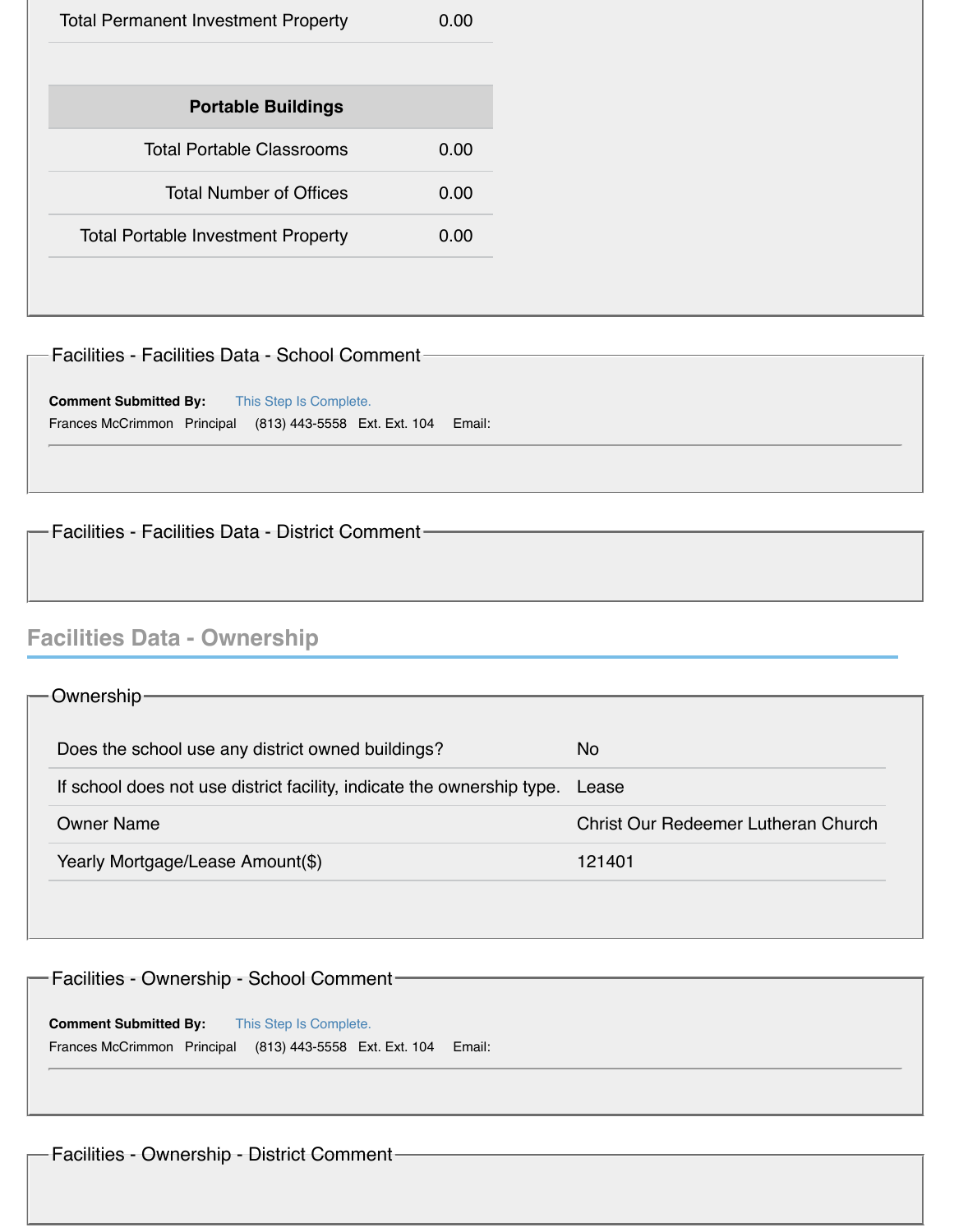| Revenue and Expenditures - Financial Audit Report - School Comment-                      |             |
|------------------------------------------------------------------------------------------|-------------|
|                                                                                          |             |
| <b>Comment Submitted By:</b> This Step Is Complete.                                      |             |
| Frances McCrimmon Principal (813) 443-5558 Ext. Ext. 104<br>Email:                       |             |
|                                                                                          |             |
|                                                                                          |             |
| Revenue and Expenditures - Financial Audit Report - District Comment-                    |             |
|                                                                                          |             |
|                                                                                          |             |
| <b>Audit Report-</b>                                                                     |             |
|                                                                                          |             |
|                                                                                          |             |
| <b>Audit Report</b>                                                                      | <b>Date</b> |
| Fiscal Year: 2015 Version: 1                                                             | 10/1/2015   |
|                                                                                          |             |
|                                                                                          |             |
| <b>Financial Data - Recovery Plan</b>                                                    |             |
|                                                                                          |             |
| $\Gamma$ Recovery Plan-                                                                  |             |
| Please respond to the questions below for the period from July 1, 2014 to June 30, 2015. |             |
| Was the school required to submit a financial recovery plan?<br><b>No</b>                |             |

**Was the school required to submit a financial corrective action plan?** No

**What is the status of the financial corrective action plan?**

Revenue and Expenditures - Financial Recovery Plan - School Comment

**Comment Submitted By:** This Step Is Complete. Frances McCrimmon Principal (813) 443-5558 Ext. Ext. 104 Email: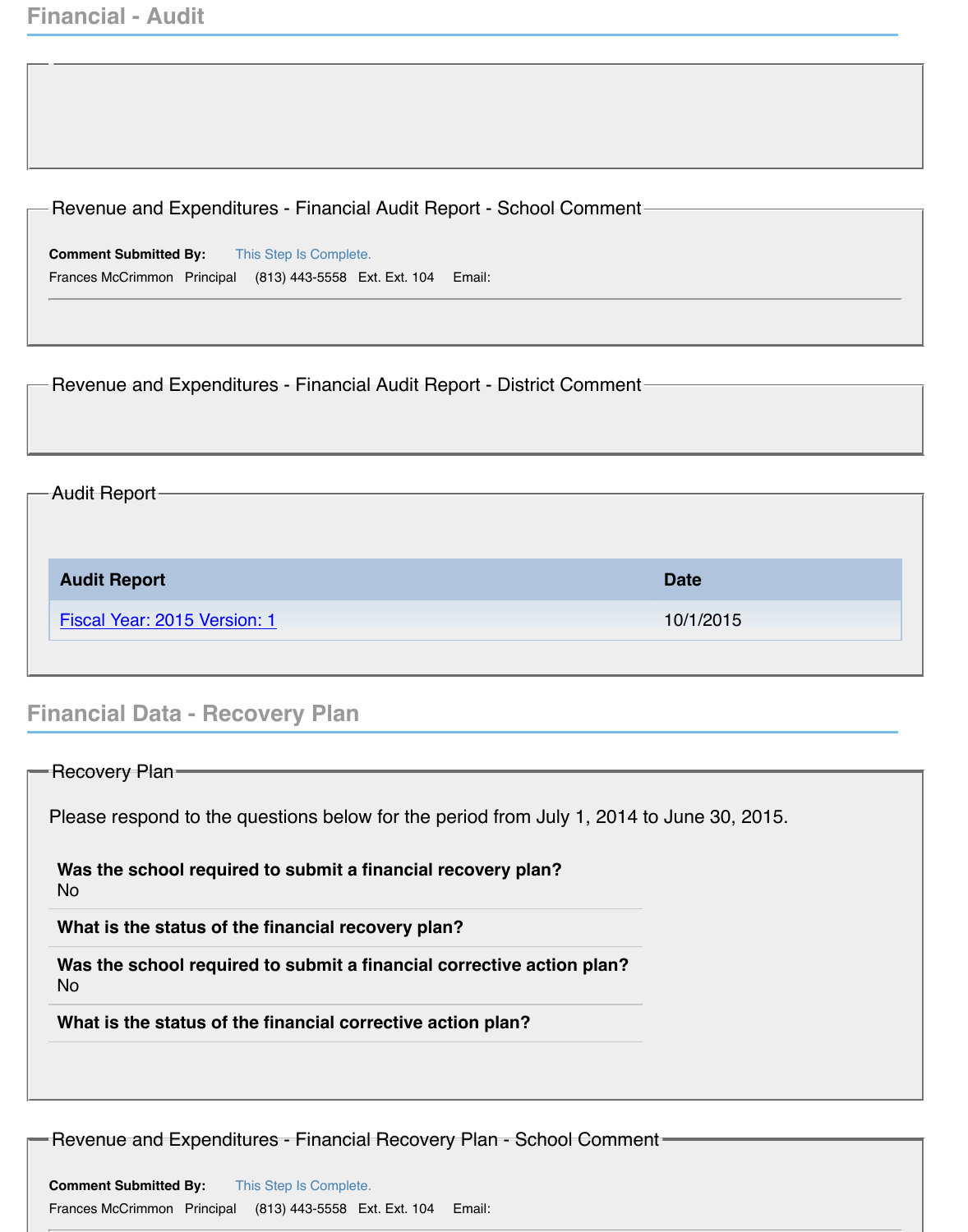Revenue and Expenditures - Financial Recovery Plan - District Comment

#### **Student Achievement - School Grades**

Due to 2014-15 school grades and school improvement ratings not being available at the time of this report, you may include comments on the school's academic performance. The Department will update each school's report with 2014-15 school grades or school improvement ratings upon release.

# School Grades-School Improvement Rating **2014-2015 2013-2014 2012-2013 2011-2012 2010-2011** N/A N/A N/A N/A N/A **No School Improvement Rating data is available for this school.**

| -Student Performance Data - School Grades - School Comment-     |
|-----------------------------------------------------------------|
|                                                                 |
|                                                                 |
| <b>Comment Submitted By:</b><br>This Step Is Complete.          |
| Frances McCrimmon Principal (813) 443-5558 Ext. Ext. 104 Email: |
|                                                                 |
|                                                                 |
|                                                                 |
|                                                                 |

Student Performance Data - School Grades - District Comment

#### **Report Summary Data - Report Conclusion**